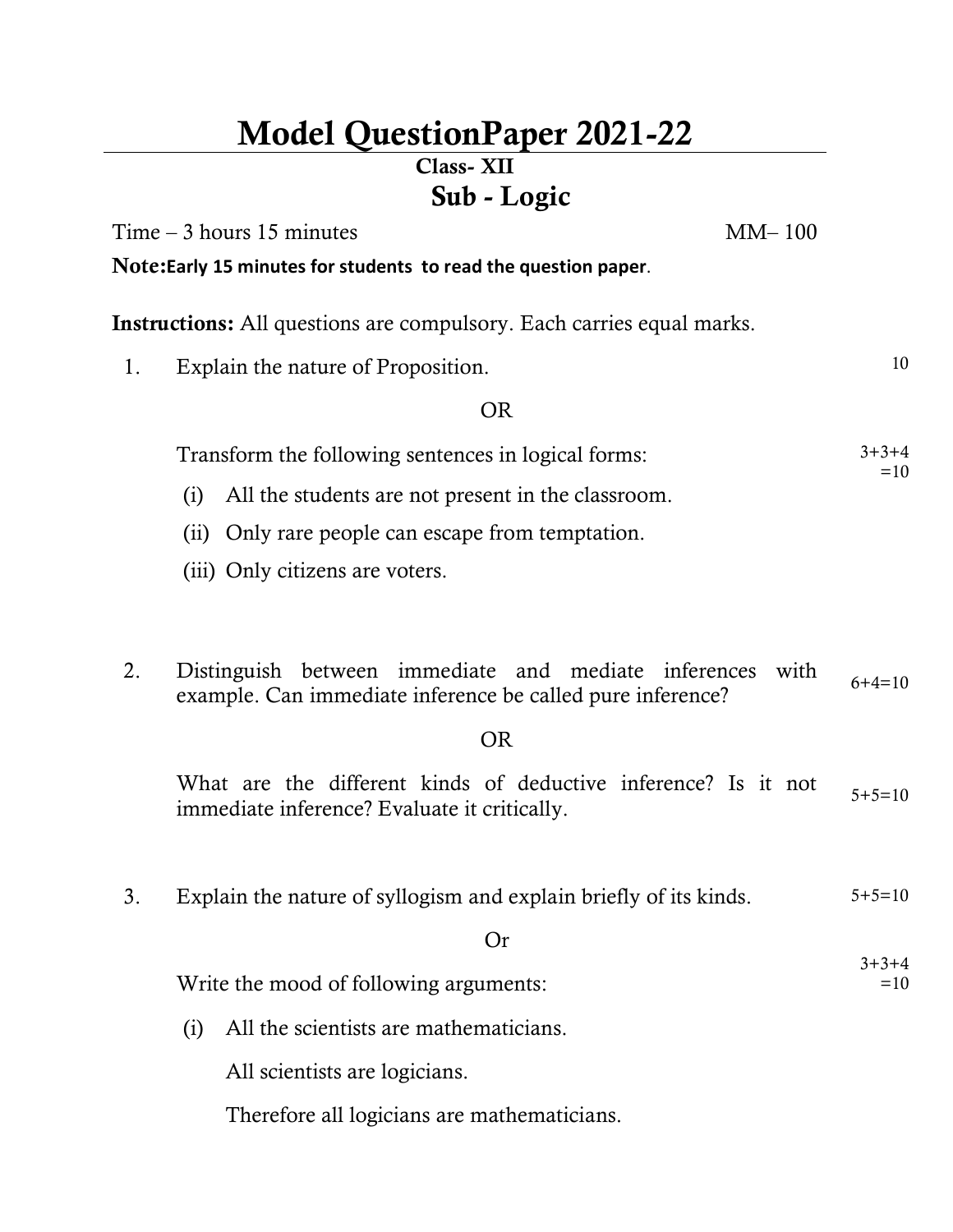|    |      | He is not happy.                                                                                              |                  |
|----|------|---------------------------------------------------------------------------------------------------------------|------------------|
|    |      | Therefore he can not be virtuous.                                                                             |                  |
|    |      | (iii) All whales are big fishes.                                                                              |                  |
|    |      | All whales are big aquatics.                                                                                  |                  |
|    |      | Therefore all big aquatics are big fishes.                                                                    |                  |
| 4. |      | What is mixed syllogism? Explain its various kinds with examples.                                             | $6+4=10$         |
|    |      | <b>OR</b>                                                                                                     |                  |
|    |      | Explain the fallacies if any in the following arguments:                                                      | $5 + 5 = 10$     |
|    |      |                                                                                                               |                  |
|    | (i)  | If it rains, the road gets wet.                                                                               |                  |
|    |      | The road is wet.                                                                                              |                  |
|    |      | Therefore it has rained.                                                                                      |                  |
|    | (ii) | If it rains, the road gets wet.                                                                               |                  |
|    |      | It has not rained.                                                                                            |                  |
|    |      | Therefore the road will not get wet.                                                                          |                  |
| 5. |      | Explain and describe the fallacies which arise due to the violation of<br>the rules of validity of syllogism. | 10               |
|    |      | <b>OR</b>                                                                                                     |                  |
|    |      | Explain the fallacies if any in the following arguments:                                                      | $3+3+4$<br>$=10$ |
|    | (i)  | No artificial colour is nutritious food.                                                                      |                  |
|    |      | All artificial coloursare the substances of coal tar.                                                         |                  |
|    |      | Therefore no substances produced from coal tar is nutritious<br>food.                                         |                  |

(ii) None but the virtuous are happy.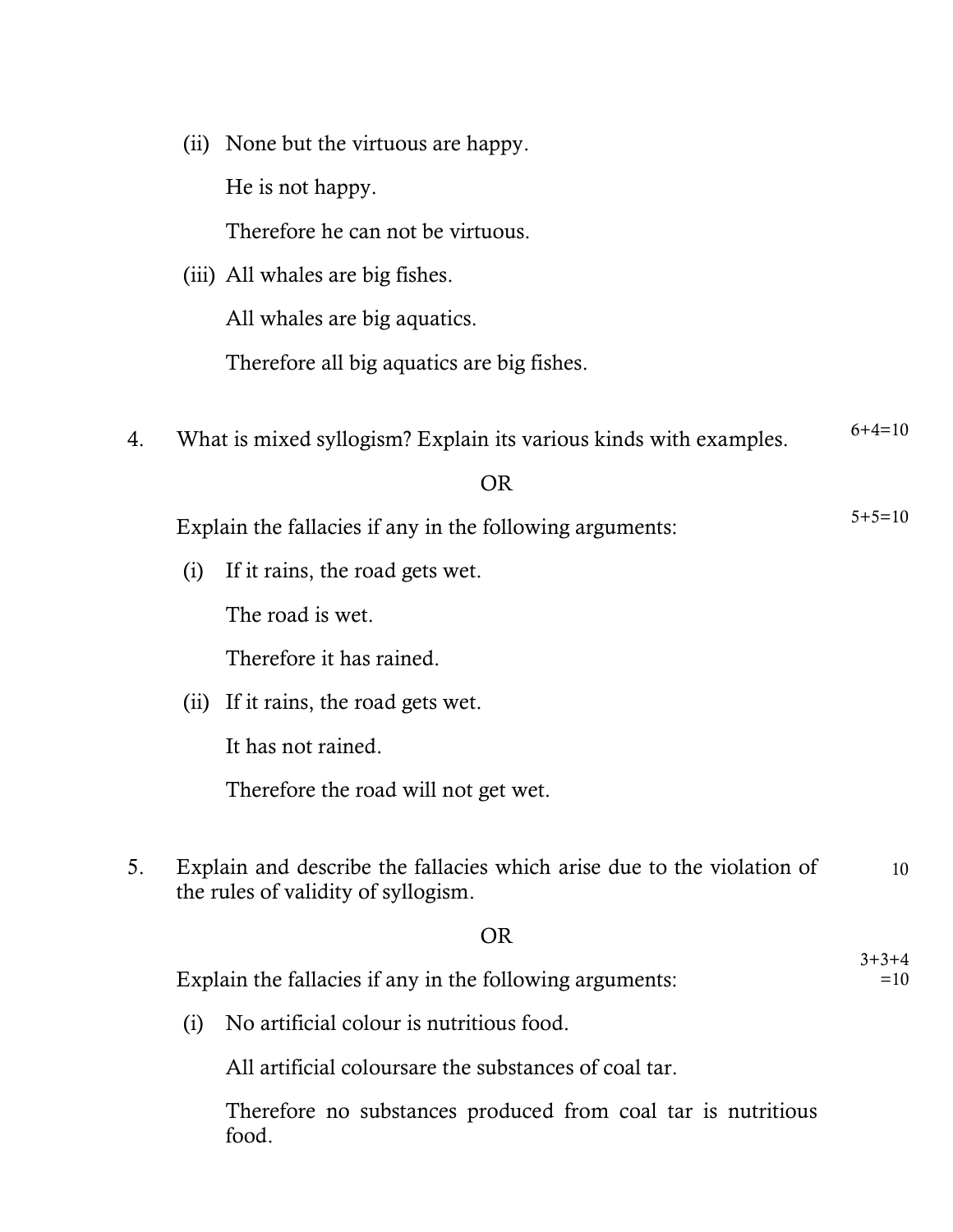- (ii) All the residents of London drink tea and all the tea drinkers like it. Therefore we can derive a conclusion that all the residents of London like it.
- (iii) All the supporters of public friendly government are Democrats. Therefore all the supporters of public friendly government are opponents of Republic Party because all Democrats are opponents of Republican Party.
- 6. What is hypothesis? What is its importance in scientific induction? What are the features of the good hypothesis?  $6+4=10$

#### OR

Distinguish between fact and hypothesis. Critically analyze the conditions of pure hypothesis.  $5+5=10$ 

7. Differentiate between popular and scientific explanations and describe different kinds of scientific explanation with examples.  $6+4=10$ 

#### OR

What do you mean by law? Distinguish among hypothesis, fact, law and theory.  $4+6=10$ 

8. What do you mean by classification? Give a detail description of rules of classification and its validity.  $6+4=10$ 

#### OR

Throw light on the characteristics of classification. Define and explain the classification and active classification.  $5+5=10$ 

- 9. Examine the following arguments and indicate the fallacies if any in them:  $3+3+4$  $=10$ 
	- (i) Night comes after day. Therefore day is the cause of night.